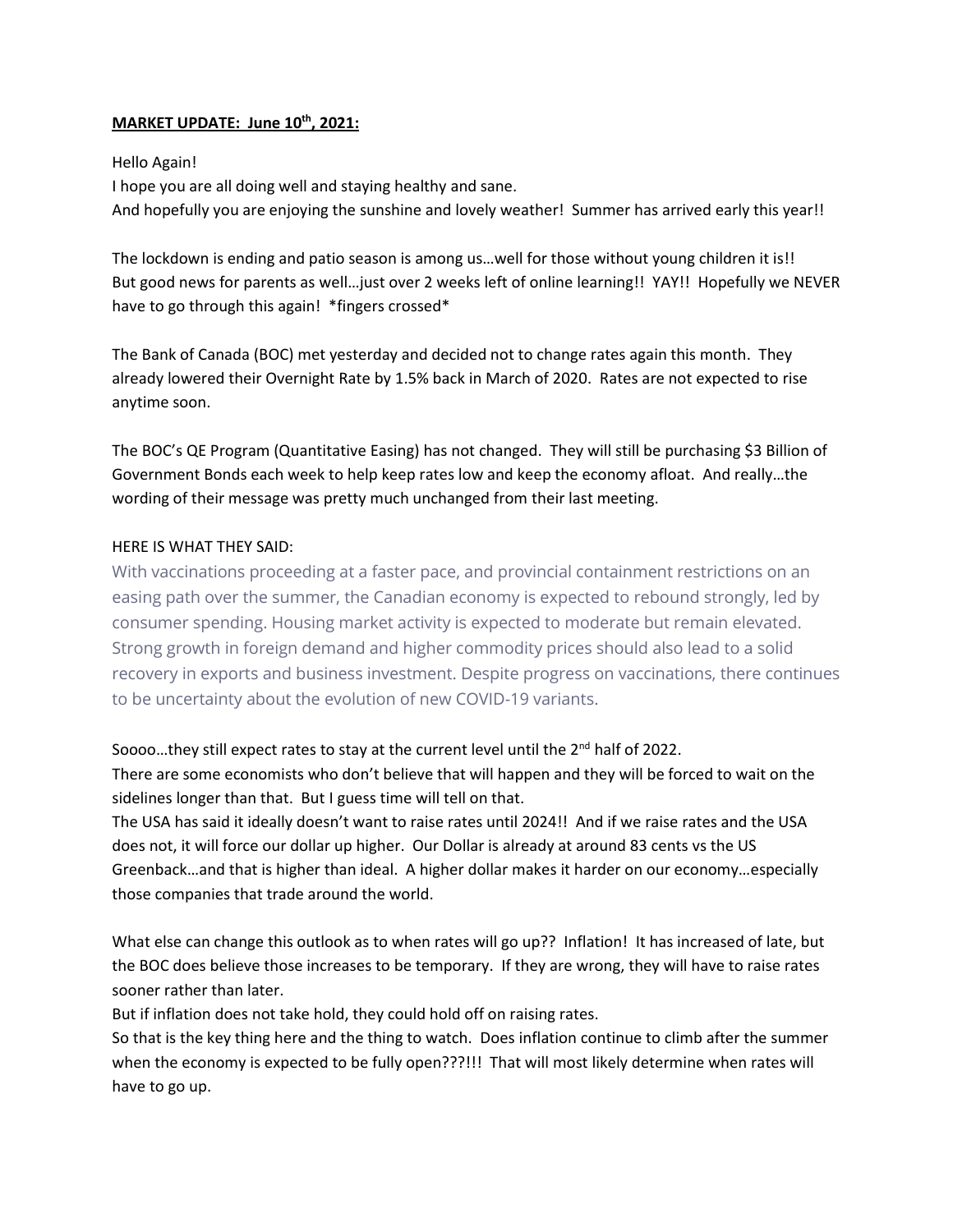Mortgage rates haven't changed at all in the last month. It appears rates have stabilized after a few months of having fixed rates creep higher and variable options creep lower. We are still seeing 5 year fixed rates at around 2.04% for purchases with LESS than 20% down payment. Variable rates are around 1.30% currently for purchases with less than 20% down payment. Purchases with 20% down payment or more are seeing 5 year fixed rates at around 2.19%-2.29% (depending on the amortization you choose). And the 5 year variable rate for these types of deals is now at 1.35%-1.45%...again depending on the amortization you choose.

In other news…Get ready for a Federal Election this year! It hasn't been announced, but the writing is on the wall. Normally there is very little movement from the BOC and other policy makers (Like OSFI) during this time, as they want to appear to be neutral and not favoring one party over the other.

So assuming it is election time, the new Stress Test rate being raised to 5.25% on June  $1<sup>st</sup>$  is most likely the last rule change you will see this year to try and slow the housing market. So if listings don't increase, prices will continue to go up.

## *IN GTA REAL ESTATE NEWS:*

*TORONTO, ONTARIO, June 3, 2021 – Residential transactions reported through TRREB's MLS® System remained high in May 2021, but fell short of the 2016 record and were below this year's March peak. Despite a slight ebb in sales over the last two months, market conditions remained tight enough to push the average selling price to an all-time record in May.* 

*Greater Toronto Area REALTORS® reported 11,951 sales in May 2021 – more than double the result from May 2020, the second full month of the pandemic. May 2021 sales were below the May 2016 record of 12,789 but remained well above the average May sales of 10,336 for the 2010 through 2019 period. Often, May is the strongest sales month in any given year; however, 2021 results bucked this trend, with May sales below the 15,646 deals reported in March.* 

*"There has been strong demand for ownership housing in all parts of the GTA for both ground-oriented home types and condominium apartments. This was fueled by confidence in economic recovery and low borrowing costs. However, in the absence of a normal pace of population growth, we saw a pullback in sales over the past two months relative to the March peak," said TRREB President Lisa Patel.* 

*The MLS® Home Price Index Composite Benchmark was up by close to 19 per cent year-over-year in May 2021. The average selling price across all home types was up by 28.4 per cent year-over-year, reaching a record \$1,108,453. On a seasonally adjusted basis, the average price increased by 1.1 per cent between April and May 2021.* 

*"While sales have trended off the March 2021 peak, so too have new listings. This means that people actively looking to purchase a home continue to face a lot of competition from other buyers, which results in very strong upward pressure on selling prices. This competition is becoming more widespread*